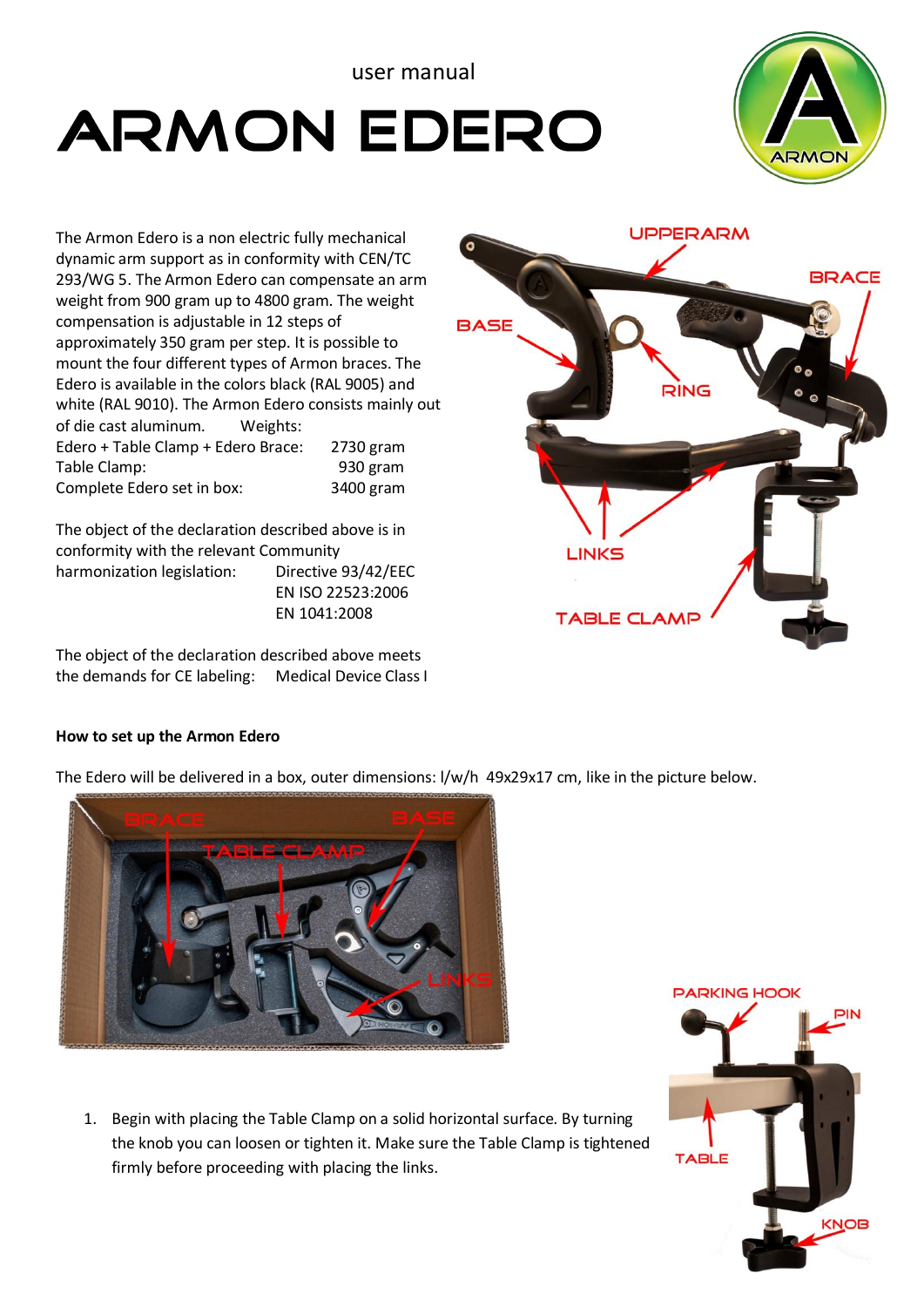2. The right way of placing the links. The links should be placed in the following way:



3. Place the links on top of the pin of the Table Clamp. You do this by sliding the bearings of the links over the pin of the Table Clamp in the direction of the green arrow.





4. ATTENTION! Make sure the pin goes all the way through the links. The angled top part of the pin must come out above the links, like in the picture below. If this is not done correctly, the bearings might break.

5. Place the base of the Edero on top of the other end of the links. You do this by sliding the pin of the base of the Edero into the bearings of the links in the direction of the green arrow.





6. ATTENTION! Make sure the pin goes all the way through the links. The angled bottom part of the pin must come out underneath the links, like in the picture below. If this is not done correctly, the bearings might break.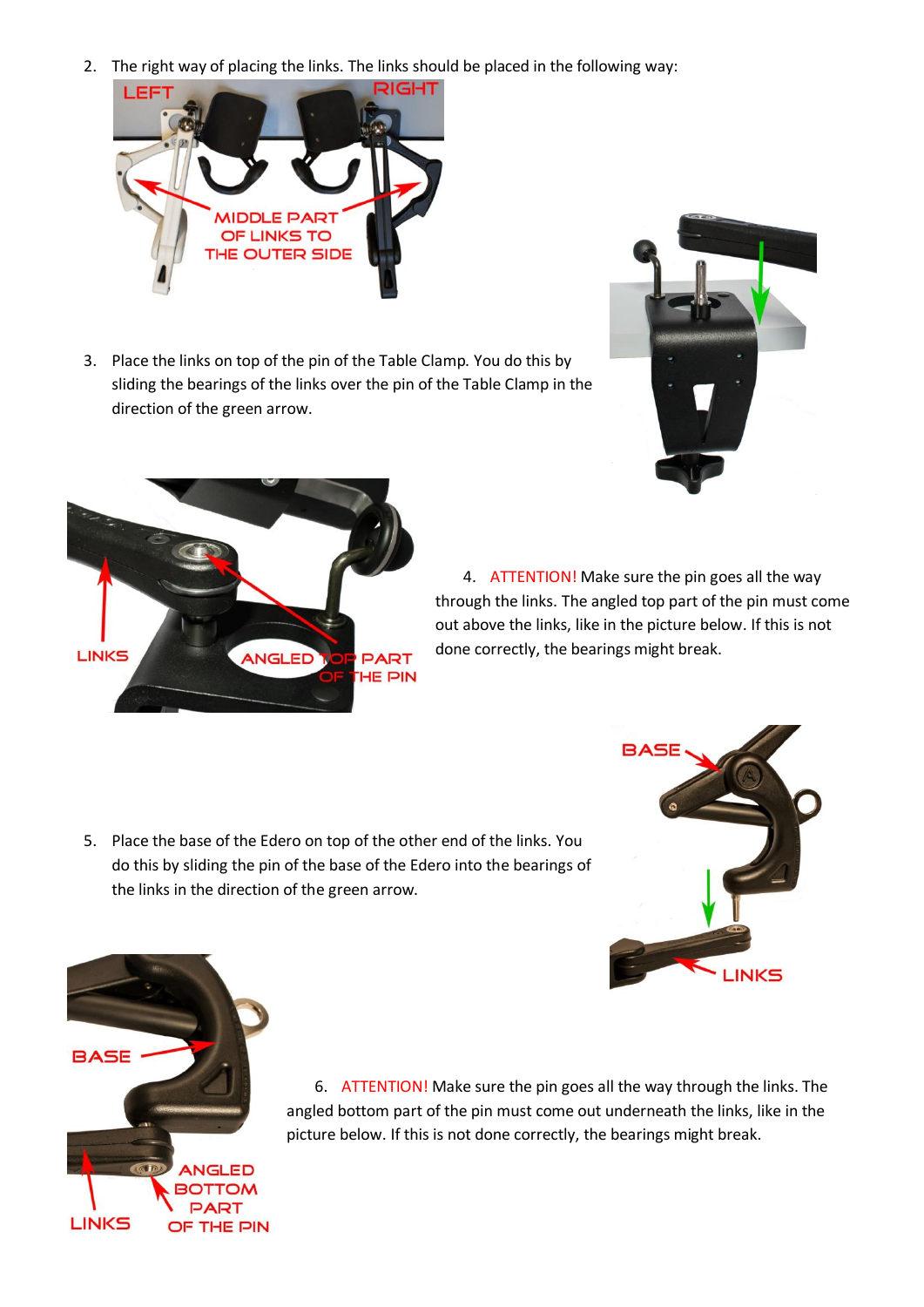#### **How to attach the brace to the Armon Edero.** Follow these three steps:

1/2 The upper arm should slide into the slot of the hook of the brace in the direction of the green arrow.



- Pull the clip inwards in the direction of the green arrow to slide the hook of the brace between the two washers of the upperarm.
- Make sure the clip locks over the head of the bolt. The head of the bolt should be visible through the clip.





## **Adjusting the force**

You can adjust the force of the Edero in 12 steps, this called the adjustment range, to compensate the weight of every arm. In the figure below you can see the amount of force that is given by the Edero per step.

| Step | Force (gram) |
|------|--------------|
| 1    | 900          |
| 2    | 1254         |
| 3    | 1609         |
| 4    | 1963         |
| 5    | 2318         |
| 6    | 2672         |
| 7    | 3027         |
| 8    | 3381         |
| 9    | 3736         |
| 10   | 4090         |
| 11   | 4445         |
| 12   | 4800         |

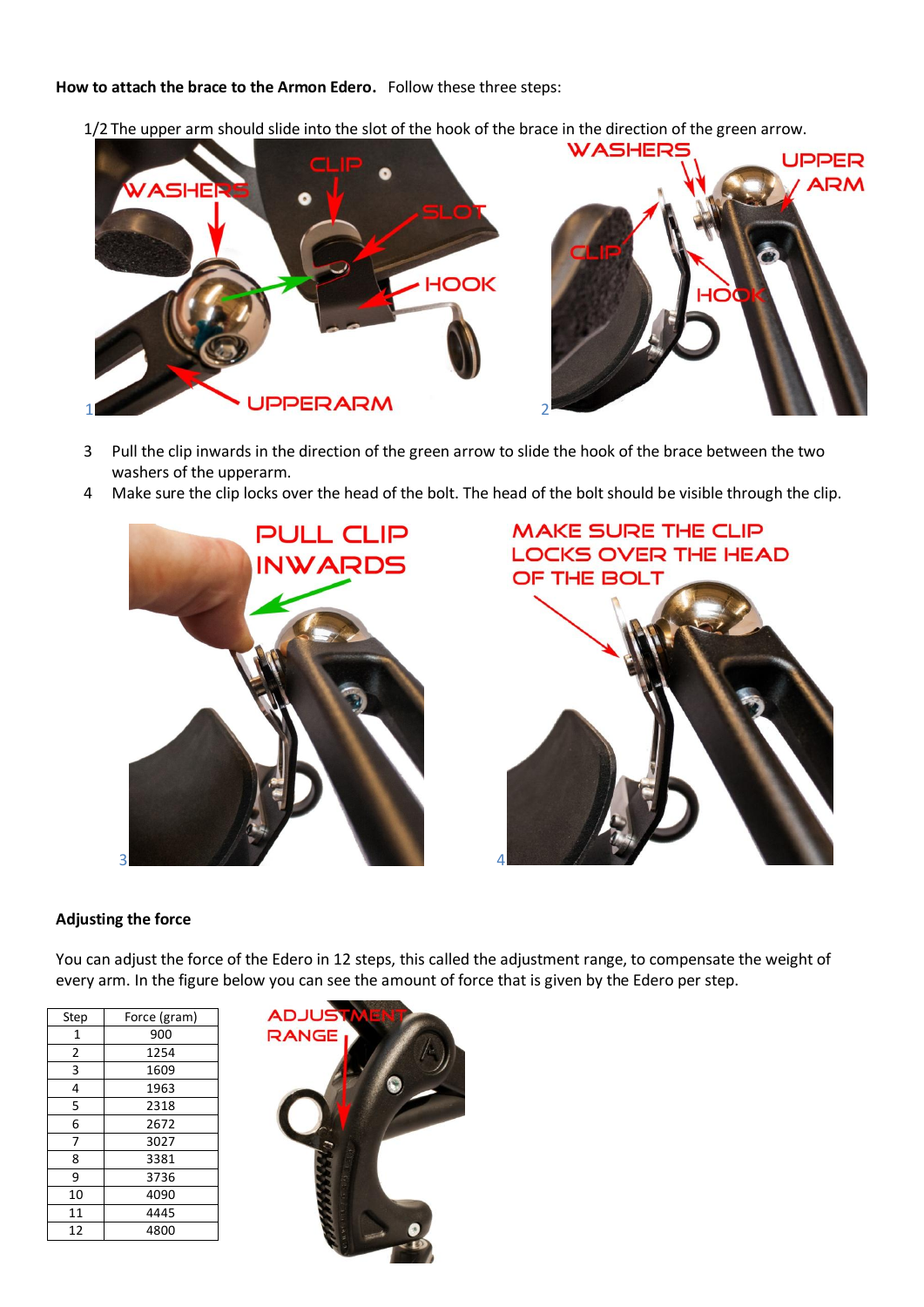Adjust the level of weight compensation by following these steps:

- 1. Pull the upperarm upwards in the direction of the green arrow.
- 2. Move the ring in the direction of the green arrows and place it in the step of your choise.
- 3. Let go of the upperarm. The Edero is ready for use.



## **Placing the arm**

Place the arm in the brace in the following way:

- The underarm should lay in the brace
- The upper arm should be placed against the upper arm support, not far above the elbow.
- The elbow should be free.
- The upper arm support consists out of non allergic rubber with a stainless steel frame in it that can be bent in any direction so that it is the most comfortable for the user



## **Serial number**

Every Armon Edero has a unique serial number. This number can be found on the underside of the upperarm of the Edero.